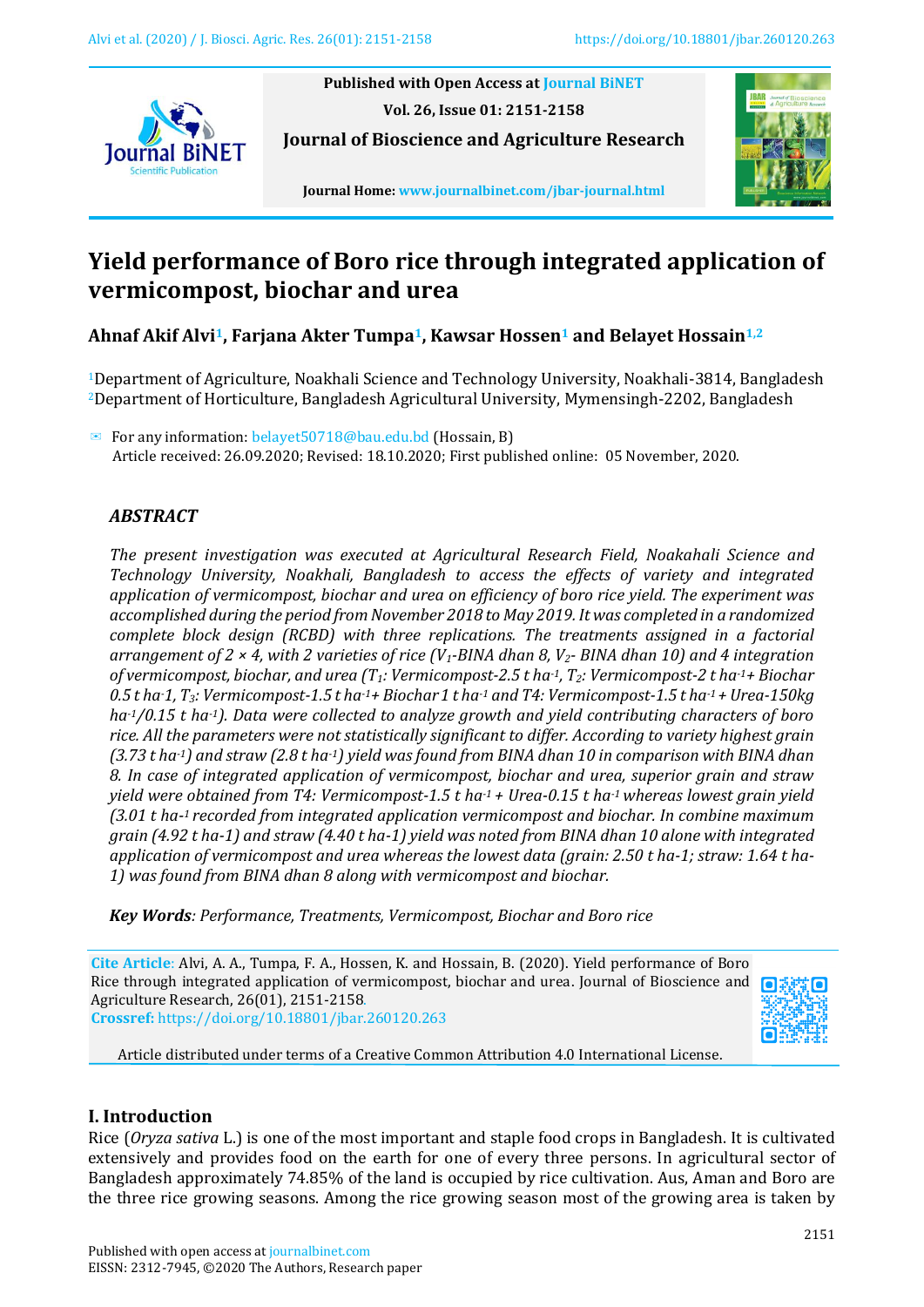Boro rice comprising approximately 41.94% of the total rice growing area [\(BBS, 2018\)](#page-5-0). The yield of Boro rice is 13.76% and 78.81% higher than that of Aman and Aus rice respectively. Bangladesh is the fourth largest rice producing country in the world [\(FAOSTAT, 2017\)](#page-6-0).

In Bangladesh, the most important cropping system is the rice-rice system. Most of the irrigated fertile lands have declined soil fertility in general and soil organic carbon (SOC) content in particular due to continuous cultivation of this highly exhaustive cropping sequence. For this reason, total productivity factor greatly reduced as well as raised questions on the sustainability of this cropping system. Application of inorganic fertilizers increases yield only for few years but no longer and enhancing soil degradation, acidification of soil, adversely affecting soil microorganism as well as biogeochemical processes, which accelerate risk of environmental and reducing the production of crops [\(Satyanarayana](#page-6-1)  [et al., 2002;](#page-6-1) Pietri [and Brookes, 2008\)](#page-6-2).

In recent times, more emphasis has been given on the global environmental problems as well as world agricultural productivity which are greatly influenced by degradation of soil fertility due to erosion and depletion or imbalance of organic matter/nutrients [\(Foley et al., 2005\)](#page-6-3). Many studies suggested that production of economically viable as well as least environmental pollution can be obtained through organic fertilization which improves soil organic matter content, enhances microbial biomass and activity of beneficial soil microbes, to reduce the risk of plant diseases attack, especially those pathogen which are soil-borne and increasing the resistance of soil against erosion [\(Bruhn et al., 2012\)](#page-5-1).

Efficiency of using vermicompost, biochar with chemical fertilizer could be reduced consumption of chemical fertilizers. 50 percent amount of chemical fertilizer in field conditions can be reduced through the combined application of vermicompost with urea also the yield was 12% higher than treatments that only received fertilizer [\(Adhikri and Mishra, 2004\)](#page-5-2). Biochar also has been considered as a probable tool for improving fertility status of soil, potential toxic element adsorption and climate change mitigation [\(Ennis et al., 2012\)](#page-5-3). Therefore, growth and yield of boro rice varieties were greatly enhanced by different vermicompost combination with biochar and urea. Considering the points, the motive of this study was to determine the positive influence of vermicompost on growth and yield contributing characters of boro rice varieties improved by the addition of biochar and urea.

# **II. Materials and Methods**

# **Location**

During the period from November 2018 to May 2019, the present investigation was accomplished at the Research Field of the Department of Agriculture, Noakhali Science and Technology University (NSTU), Sonapur, Noakhali-3814.

# **Agro-ecological region**

Young Meghna Estuarine Floodplain (AEZ-18) was the Agro-Ecological Zone of the research area. Young alluvial land and adjoining the Meghna estuary were the characteristics of that region as well as almost level with very low ridges and broad depressions.

# **Soil and Climate**

Almost leveled land having sandy loam soil, moderately alkaline, with pH value 7.8. During dry season, the soils become saline. Low organic matter content and medium fertility status was the nature of soil. Sub-tropical climatic condition and having significant rainfall most months, whereas a short dry season was obvious characters.

#### **Experimental Treatments**

Two factors included in the experiment were as follows:

| <b>Factor A: Variety (2)</b> | <b>Factor B: Vermicompost combinations (4)</b>                             |
|------------------------------|----------------------------------------------------------------------------|
| $V_1$ – BINA dhan 8          | $T_1$ - Vermicompost (VC) 2.5 t ha <sup>-1</sup>                           |
| $V_2$ – BINA dhan 10         | $T_2$ - Vermicompost-2 t ha-1+ Biochar 0.5 t ha-1                          |
|                              | $T_3$ - Vermicompost-1.5 t ha <sup>-1</sup> + Biochar-1 t ha <sup>-1</sup> |
|                              | $T_4$ - Vermicompost 1.5 t ha $-1$ + Urea-150kg ha $-1/0.15$ t ha $-1$     |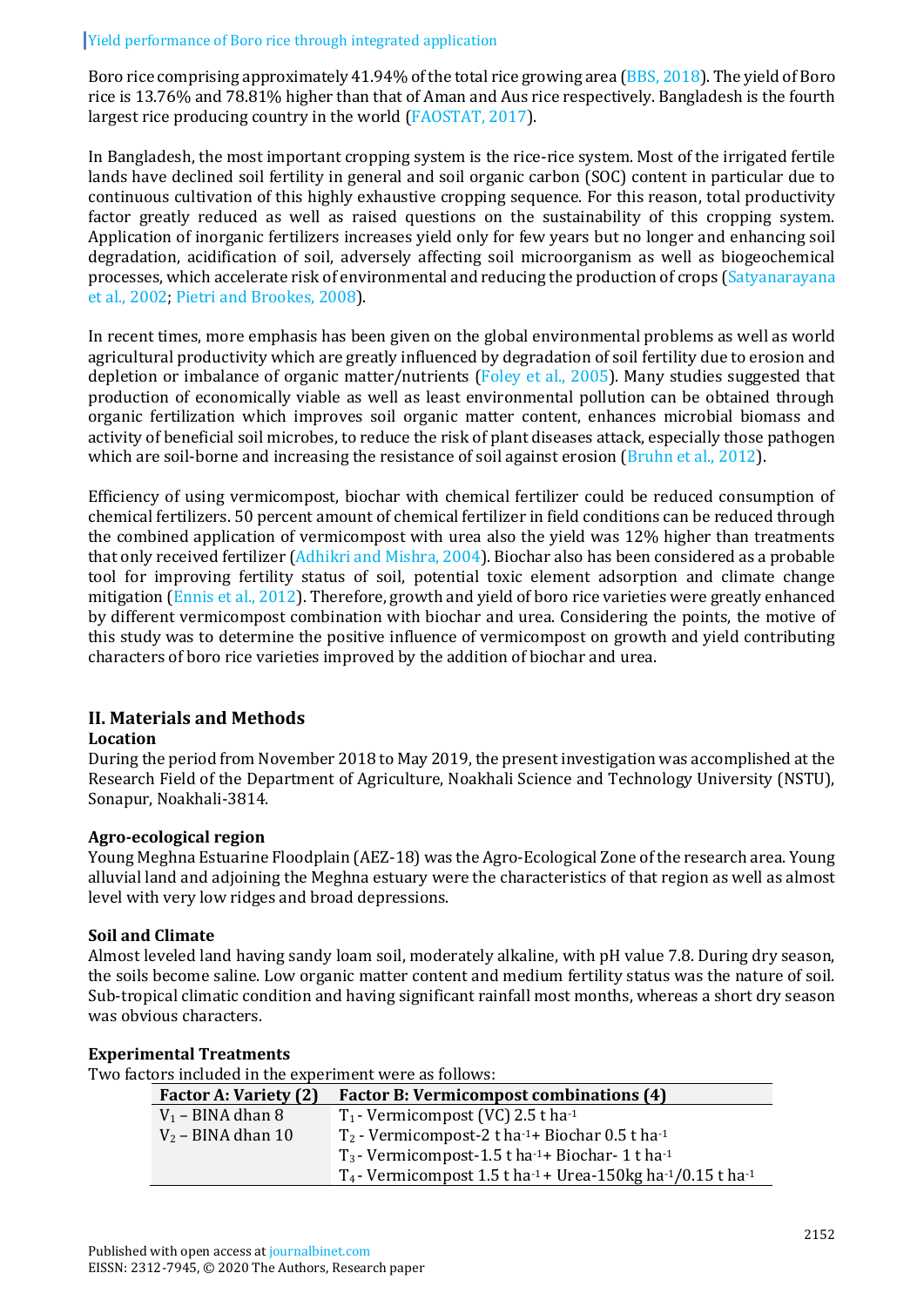### **Experimental Design**

The design of this experiment was randomized complete block design (RCBD). The experiment was executed with three replications. Unit plot size was 2 m  $\times$  1.5 m, having an area of 3 m<sup>2</sup>. In the experiment, each replication indicated a block. In each replications, treatment combinations were assigned randomly. Thus the total number of unit plots was  $24$  ( $3 \times 8$ ). Spacing between block and plot was 1.0 m and 0.5 m.

#### **Materials Collection**

Seeds of boro rice variety (BINA dhan 8 and BINA dhan 10) were collected from Bangladesh Institute of Nuclear Agriculture (BINA), Mymensingh. Vermicompost and urea were collected from the local market. Biochar was collected from Dr. Shamim Mia, Associate professor, Department of Agriculture, Potuakhali Science and Technology University (PSTU). Biochar was produced using the PSTU slow pyrolysis kiln [\(Shamim et al., 2015\)](#page-6-4) from sawdust. The temperature of biochar production was  $\sim$ 400 °C while the duration of pyrolysis was 12 hrs.

#### **Seed sprouting**

After 24 hours soaked in water, the collected seeds were taken out and covered the seeds with wet gunny bags for sprouting. After 36 hours the seed started sprouting and after 72 hours almost all seeds were sprouted uniformly.

#### **Preparation of seed bed and seed sowing**

In a well prepared nursery bed, pre-germinated seeds of the variety BINA dhan 8 and BINA dhan 10 were uniformly broadcasted. After raising seedlings, urea is applied. For protecting the seed into the bed and to raise healthy seedlings proper care was maintained. Irrigation was given in the seed bed when necessary and weeds were removed.

#### **Land preparation for transplanting**

By a tractor, the main field was first opened. Then, ploughing and repeated ploughing the land was prepared and subsequently leveled by laddering. Thereafter, for obtaining good tilth condition, the land was deep ploughed which was essential for better plant growth as well as yield. After each ploughing laddering was given to break the soil clods into small pieces. The experimental land was kept clean and weeds, as well as stubbles, were rdesisted from the experimental land. Finally, according to design of the experiment the plots were laid out.

#### **Fertilization**

Fertilizers were applied at the basal with vermicompost, bichar, triple superphosphate (TSP) and muriate of potash (MP) at the specific plot according to the layout of RCBD design and urea was applied as top dressing in three equal splits at 15, 30 and 45 days after transplanting (DAT).

#### **Uprooting and transplanting of Seedlings**

From the seedbed, seedlings were carefully uprooted. Slightly irrigation was given for easier uprooting of the seedlings and maintains the health and vigour. On 25th January 2019 uprooted seedlings were transplanted into the main plots keeping spacing of 15 cm (row to row) × 10 cm (plant to plant) and per hill 2-3 seedlings were given.

#### **Gap filling and weed control**

After 5 days of transplanting died off of seedlings from some hills replaced died seedlings by gap filling. Few weeds namely durba, shama, maluncha and mutha were found in each plot after two weeks of transplanting. They were uprooted immediately by hand pulling. Hand weeding was accomplished two times during the whole growth period at 20 and 35 days after transplanting (DAT).

#### **Water Management**

Precipitation was not available throughout the whole cultivation period. So, we used a motorized irrigation machine for pumping water from the pond which was near the field.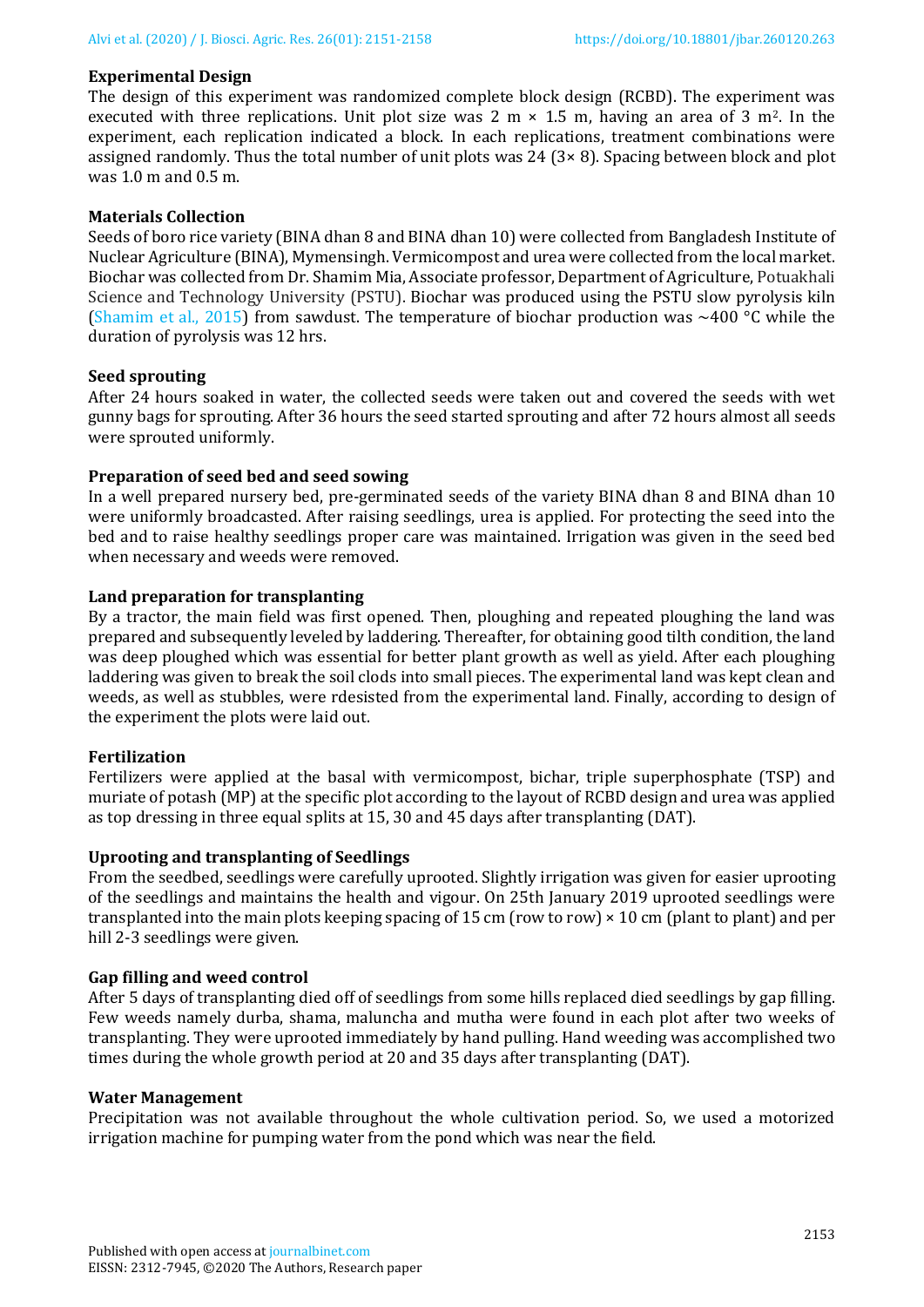# Yield performance of Boro rice through integrated application

### **Crop protection**

The crop was attacked by yellow stem borer and Rice bug. Mortar at the rate of 12.5 ml of 10L water was applied to control the stem borer whereas applying Carate at the rate of 12.5 ml of 10L of water for controlling rice bug. A regular observation was made to ensure better growth of plants for good yield. In the whole period of experiment, the field was nicely green ensuring normal growth. White ears disease had seen in some plots which are caused by yellow stem borer. Disease infestation was not too severe to cause damage to the crop. Lodging of any plant was not observed, so yield was not reduced for lodging.

### **Sampling, Harvesting, Threshing, Cleaning and Processing**

BINA dhan 8 and BINA dhan 10 became mature in dissimilar times. When 90% of grains became golden yellow color, then the harvesting done. After harvesting, harvested crops are bundled separately in according to the plot, marked them properly according to the treatments and sent to threshing floor. Grains were separated by a manually operated paddle thresher. Kept the grain moisture at 14% and clean the grain properly to remove unwanted and inert materials. At last straw and grain yield were calculated and converted into t ha-1.

#### **Data collection**

Data were tabulated from five hills that were selected randomly and avoiding border hills as well as marked those selected hills by bamboo sticks soon after transplanting. Data was recorded on Plant height (cm), number of tillers hill-1, grains panicle-1, 1000 grains weight, grain yield (t ha-1), straw yield (t ha-1) and harvest index (%). Data of grain and straw yield was recorded in grams and finally converted into t ha-1. After sun drying the grains properly 1000 grains weight was recorded.

### **Statistical analysis**

For proper statistical analyses data were recorded as well as tabulated accurately from different crop growth stages to find out appropriate effects of growth, yield and yield contributing characters of Boro rice. The recorded data of different parameters in this study were analyzed statistically by using MSTAT-C and Microsoft office Excel 2013 to find out the significant or non-significant within treatments and means were compared at 5% probability level.

# **III. Results and Discussion**

# **Varietal effects of Boro rice on growth and yield attributes**

All the growth and yield parameters under study was not statistically significant variation among the varieties [\(Table 01\)](#page-4-0). The tallest plant (93.32 cm) was recorded from BINA dhan 8 whereas BINA dhan 10 gave 80.75 cm. Plant height was significantly varied for the variation of studied field conditions and variation of genetic characters into the varieties [\(Isa et al., 2015\)](#page-6-5). Maximum tiller (12.47hill-1) was attained from BINA dhan 8 and BINA dhan 10 gave 11.51 tillers hill-1. Due to genetic variation, physiological functions and growth characters of the varieties differences might occur in the production of total tillers hill–1. [Sohel et al. \(2009\)](#page-6-6) reported that due to varietal differences all the yield and yield contributing character differed significantly. Statistically non-significant variation was recorded in terms of grains panicle-1. Maximum grains panicle-1(90.68) was attained from BINA dhan 8. Minimum data (81.63 grains panicle<sup>-1</sup>) was found from BINA dhan 10. Similar results were attained (Isa et al., 2015). [Hossain et al. \(2014\)](#page-6-7) reported that variation ineffective, non-effective and total tiller production among the varieties was found variation in total grains panicle–1. Thousands grain weight was statistically varied. Superior data (30.46g) was noted from BINA dhan 10 whereas BINA dhan 8 gave 24.11g. Variation among varieties in terms of grain weight might be due to variation in genetic characters as well as size of the grain. The highest grain yield  $(3.73 \text{ t} \text{ ha}^{-1})$  and straw yield  $(2.8 \text{ t} \text{ ha}^{-1})$ was noted from BINA dhan 10. On the other hand lowest grain (3.43 t ha<sup>-1</sup>) and straw yield (2.45 t ha<sup>-1</sup>) was found from BINA dhan 8. The higher number of effective tillers hill–<sup>1</sup> and higher number of filled grains panicle–<sup>1</sup> as well as larger grains which attained higher grain yield ha–<sup>1</sup> [\(Mondal et al., 2005\)](#page-6-8). The variation in straw yield was due to varietal characteristics as well as shorter plant height and fewer no. of leaves plant-1 and number of tillers hill-1. Yield performance between grain and straw through Harvest index. Data was not influenced by the varieties in terms of harvest index. The highest harvest index (58.48%) was noted from BINA dhan 8 whereas the lowest (57.58%) noted from BINA dhan 10.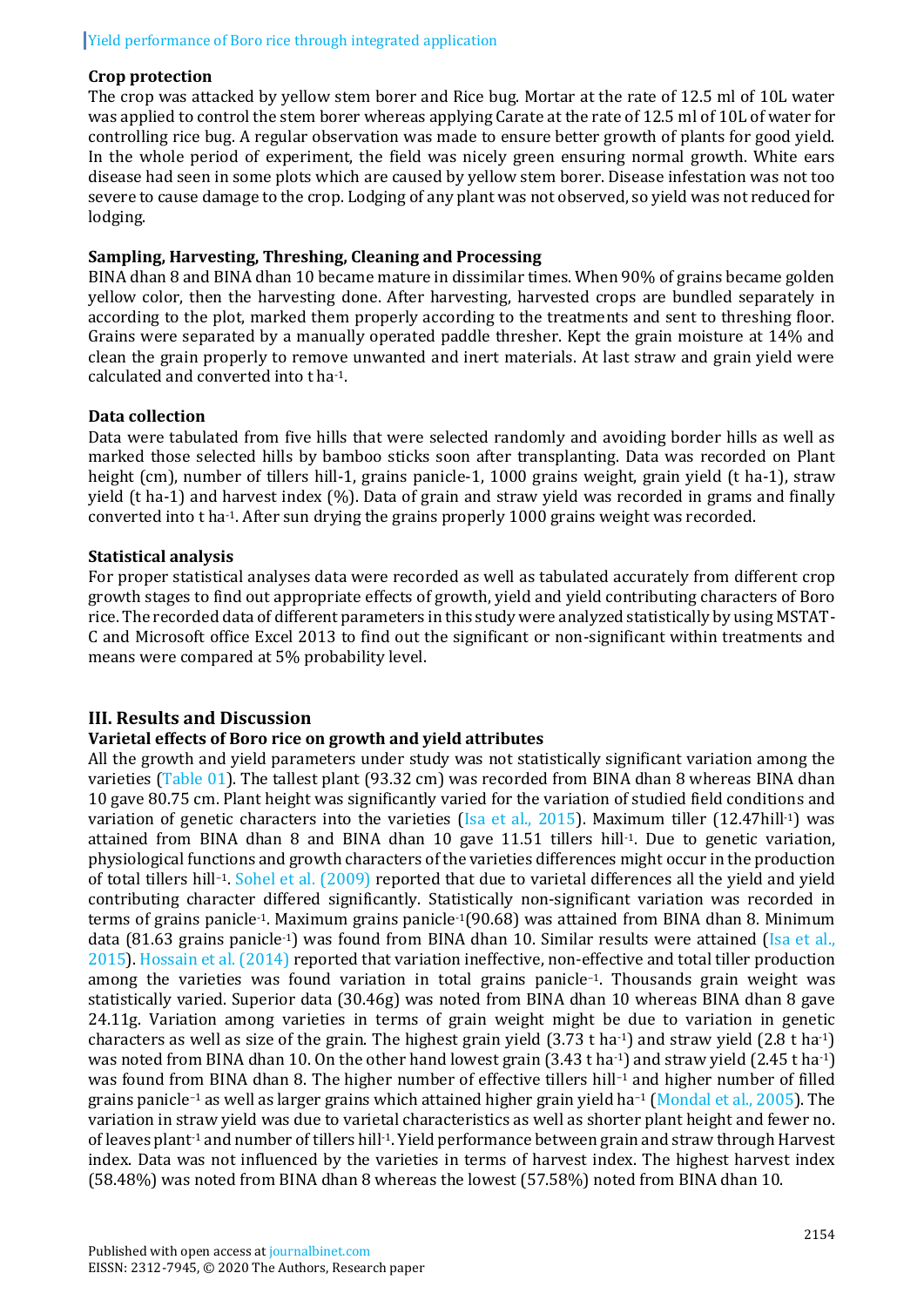| <b>Variety</b> | <b>Plant</b><br>height<br>(cm) | <b>Total</b><br>tillers<br>hill $-1$ (no.) | Grains<br>panicle <sup>-1</sup><br>$\mathbf{no.}$ | 1000 grain<br>weight (g) | grain<br>vield<br>$(t \, ha^{-1})$ | <b>Straw</b><br>yield<br>$(t ha-1)$ | <b>Harvest</b><br>index<br>$(\% )$ |
|----------------|--------------------------------|--------------------------------------------|---------------------------------------------------|--------------------------|------------------------------------|-------------------------------------|------------------------------------|
| Bina dhan 8    | 93.32a                         | 12.47                                      | 90.68                                             | 24.11b                   | 3.43 <sub>b</sub>                  | 2.45                                | 58.48                              |
| Bina dhan 10   | 80.75b                         | 11.51                                      | 81.63                                             | 30.46a                   | 3.73a                              | 2.8                                 | 57.58                              |
| CV(%)          | 2.45                           | 9.66                                       | 5.78                                              | 6.35                     | 2.04                               | 8.32                                | 2.97                               |
| Significance   | $\ast$                         | NS                                         | <b>NS</b>                                         | $\ast$                   | $\ast$                             | <b>NS</b>                           | NS                                 |
| CD(5%)         | 7.50                           |                                            |                                                   | 6.09                     | 0.258                              |                                     |                                    |

<span id="page-4-0"></span>**Table 01. Performance of varieties on growth and yield attributes of Boro rice**

 $CV= coefficient$  of variation,  $NS= not$  significant,  $*=$  significant at 5% level of probability,  $CD=$  critical difference. Similar letters are not differed at 5% probability and dissimilar letters are differed at 5% probability level.

### **Effects of integrated application of vermicompost, biochar and urea on growth and yield attributes of boro rice**

The application of vermnicompost, biochar and urea had a remarkable influence on growth and yield attributes of boro rice presented in [\(Table 02\)](#page-4-1). The tallest plant (79.72cm) was found from application of vermicompost 1.5 t ha-1 along with urea 0.15 t ha-1 followed by only vermicompost 2.5 t ha-1 (77.65 cm) whereas minimum data (74.42 cm) was noted from application of vermicompost 2 t ha<sup>-1</sup> and biochar 0.5 t ha-1. Availability of major plant nutrients resulting in variation in plant height reported by [\(Muhammad, 2008\)](#page-6-9). Number of tiller hill<sup>-1</sup> was greatly influenced by the application of vermicompost, biochar and urea. Maximum tiller (15.54 hill-1) was found from combine application of vermicompost 1.5 t ha-1 and urea 1.5 t ha-1 in comparison with only vermicompost application 2.5 t ha-1 (10.51 hill-1) whereas lowest value (9.60 hill<sup>-1</sup>) was noted from vermicompost 2 t ha<sup>-1</sup> and biochar 0.5 t ha<sup>-1</sup> application. Organic matter provides availability of nutrients into soil and uptake of nutrients in proper proportion in plants mainly micronutrients for this reason enhancing number of tiller production [\(Miller, 2007\)](#page-6-10). Higher grains panicle<sup>-1</sup> (91.91) was attained from application of vermicompost 1.5 t ha<sup>-1</sup> and urea 1.5 t ha<sup>-1</sup> meanwhile lowest grains (79.54 panicle-1) were recorded from  $T_2$  (vermicompost 2 t ha<sup>-1</sup> and biochar 0.5 t ha<sup>-1</sup>). In terms of thousand grains weight application of vermicompost 2 t ha<sup>-1</sup> and biochar 0.5 t ha<sup>-1</sup> gave higher weight (28.53g) followed by vermicompost 1.5 t ha<sup>-1</sup> and urea 1.5 t ha<sup>-1</sup>  $(26.59g)$  and lowest data  $(26.44g)$  was recorded from Vermicompost-1.5 t ha<sup>-1</sup>+ Biochar 1 t ha<sup>-1</sup>. The highest grain (4.54 t ha<sup>-1</sup>) and straw yield (4.19 t ha<sup>-1</sup>) were found from application of vermicompost 1.5 t ha-1 along with urea1.5 t ha-1. The lowest grain yield (3.01 t ha-1) was noted from Vermicompost-1.5 t ha<sup>-1</sup>+ Biochar 1 t ha<sup>-1</sup> (T<sub>3</sub>) whereas the lowest straw yield (1.98 t ha<sup>-1</sup>) was obtained from T<sub>2</sub> (Vermicompost-2 t ha<sup>-1+</sup> Biochar 0.5 t ha<sup>-1</sup>). Khan et al. (2007) reported that significantly increased grain yield due to application of organic manure and chemical fertilizers. The application of urea in combination with organic manures increased the straw yields reported by [Rahman et al., \(2009\)](#page-6-12). The highest harvest index was found from application of vermicompost-2 t ha-1+ biochar 0.5 t ha-1 (T<sub>2</sub>) whereas the lowest harvest index (52.99%) was attained from vermicompost-1.5 t ha<sup>-1</sup> + urea-150kg ha<sup>-1</sup> 0.15 t ha<sup>-1</sup> (T<sub>4</sub>). Variation in organic manures was lead to variation in availability of nutrients resulting in variation in plant growth. Application of vermicompost along with urea leads to fast release of nitrogen in comparison with other manure can be attributed for this superior performance.

| <b>Treatments</b> | <b>Plant</b><br>height<br>$\text{(cm)}$ | <b>Total tillers</b><br>hill $-1$ (no.) | Grains<br>panicle <sup>1</sup><br>[no.] | 1000 grain<br>weight (g) | grain<br>yield<br>$(t ha-1)$ | <b>Straw</b><br>yield<br>(t ha <sup>1</sup> ) | <b>Harvest</b><br>index $(\% )$ |
|-------------------|-----------------------------------------|-----------------------------------------|-----------------------------------------|--------------------------|------------------------------|-----------------------------------------------|---------------------------------|
| T <sub>1</sub>    | 77.65                                   | 10.51b                                  | 88.67                                   | 26.49                    | 3.18b                        | 2.35 <sub>b</sub>                             | 58.83                           |
| T <sub>2</sub>    | 74.42                                   | 9.60b                                   | 79.54                                   | 28.53                    | 3.31b                        | 1.98b                                         | 61.93                           |
| $T_3$             | 76.45                                   | 9.66b                                   | 82.87                                   | 26.44                    | 3.01 <sub>b</sub>            | 2.05 <sub>b</sub>                             | 60.64                           |
| T <sub>4</sub>    | 79.72                                   | 15.54a                                  | 91.91                                   | 26.59                    | 4.54a                        | 4.19a                                         | 52.99                           |
| CV(% )            | 2.45                                    | 9.66                                    | 5.78                                    | 6.35                     | 2.04                         | 8.32                                          | 2.97                            |
| Significance      | <b>NS</b>                               | $\ast$                                  | <b>NS</b>                               | <b>NS</b>                | $***$                        | $***$                                         | <b>NS</b>                       |
| CD(5%)            |                                         | 3.72                                    |                                         |                          | 0.73                         | 0.54                                          |                                 |
| CD(1%)            |                                         |                                         |                                         |                          | 1.11                         | 0.83                                          |                                 |

<span id="page-4-1"></span>**Table 02. Effects of integrated application of vermicompost, biochar and urea on growth and yield contributing characters of Boro rice**

 $CV=$  coefficient of variation,  $NS=$  Not significant,  $*=$  Significant at 5% level of probability,  $**=$  Significant at 1% level of probability, CD= Critical difference, Similar letters do not differ at 5% probability and dissimilar letters differ at 5% probability level.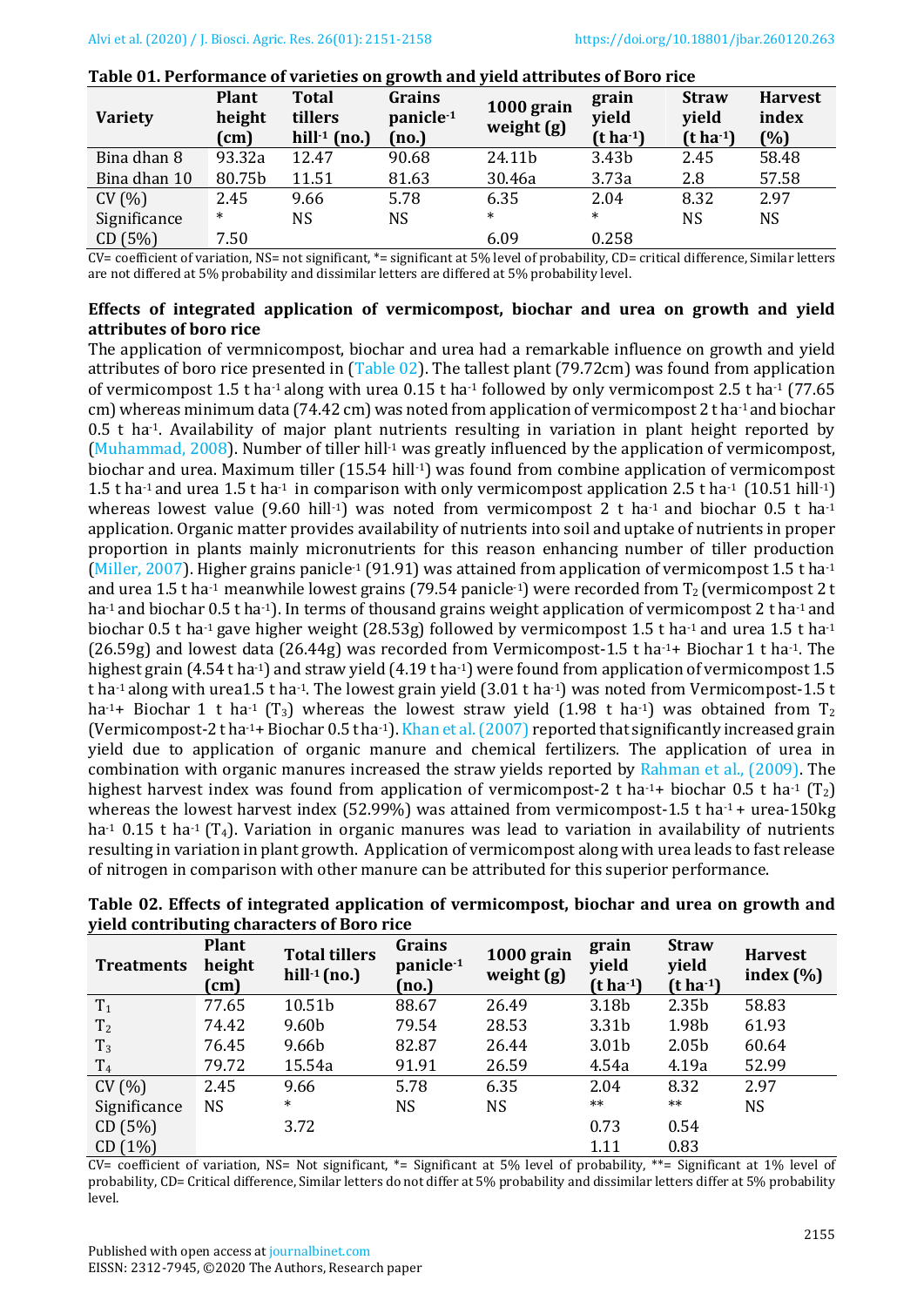# **Combine effects of varieties and integrated application of vermicompost, biochar and urea on growth and yield attributes of boro rice**

Growth and yield attributes of boro rice were greatly influenced by combination of varieties and integrated application of vermicompost, biochar and urea presented in [\(Table 03\)](#page-5-4). Superior plant height (80.87cm), number of tillers hill<sup>-1</sup>(16.33), grain yield (4.92 t ha<sup>-1)</sup> and straw yield (4.40 t ha<sup>-1</sup>) were attained from  $V_2T_4$  (BINA dhan 10 along with vermicompost-1.5 t ha<sup>-1</sup> and Urea-0.15 t ha<sup>-1</sup>). Second highest grain yield (4.28 t ha<sup>-1</sup>) was recorded from  $V_1T_2$  meanwhile second highest straw yield was attained from  $V_2T_3$ . Maximum grain panicle<sup>-1</sup> (102.42) was found  $V_1T_4$  (BINA dhan 8 along with vermicompost-1.5 t ha<sup>-1</sup> + urea-150kg ha<sup>-1</sup>/0.15 t ha<sup>-1</sup>) and highest thousands grain yield (30.57g) was noted from  $V_2T_2$ . Highest harvest index (70.49%) was obtained from  $V_1T_2$  (64.59%) followed by  $V_1T_3$ meanwhile lowest data (52.59%) was found from  $V_1T_4$ . Higher crop yield was noticed in application of organic and inorganic fertilizers combined and this experiment was a workout to identify the effects of qualitative and quantitative parameters of two rice cultivars to combine application of organic and inorganic fertilizers [\(Sharada and Sujathamma, 2018\)](#page-6-13).

|                   | <b>Plant</b> | <b>Total</b>    | Grains                | 1000       | Grain              | <b>Straw</b>         | <b>Harvest</b> |
|-------------------|--------------|-----------------|-----------------------|------------|--------------------|----------------------|----------------|
| <b>Treatments</b> | height       | tillers         | panicle <sup>-1</sup> | grain      | yield              | yield                | index          |
|                   | (cm)         | hill $-1$ (no.) | (no.)                 | weight (g) | $(t ha-1)$         | (t ha <sup>1</sup> ) | (%)            |
| $V_1T_1$          | 77.22        | 10.26           | 96.91a                | 23.45c     | 3.26d              | 2.51bc               | 59.44bc        |
| $V_1T_2$          | 74.37        | 12.49           | 82.50b                | 26.63bc    | 4.28b              | 1.76de               | 70.49a         |
| $V_1T_3$          | 73.15        | 12.53           | 97.47a                | 23.56c     | 2.50e              | 1.64e                | 64.59ab        |
| $V_1T_4$          | 80.47        | 13.63           | 102.42a               | 23.70c     | 4.03 <sub>bc</sub> | 3.91a                | 52.59c         |
| $V_2T_1$          | 77.22        | 9.57            | 81.08b                | 29.16ab    | 3.11d              | 2.15bcd              | 58.43bc        |
| $V_2T_2$          | 78.44        | 10.27           | 82.13b                | 30.57a     | 2.95de             | 2.02cde              | 59.54bc        |
| $V_2T_3$          | 78.84        | 9.88            | 79.22b                | 29.52ab    | 3.57cd             | 2.60 <sub>b</sub>    | 57.45bc        |
| $V_2T_4$          | 80.87        | 16.33           | 83.44b                | 29.96ab    | 4.92a              | 4.40a                | 53.23c         |
| CV(% )            | 2.45         | 9.66            | 5.78                  | 6.35       | 2.04               | 8.32                 | 2.97           |
| Significance      | NS.          | <b>NS</b>       | $***$                 | $***$      | $***$              | $***$                | $***$          |
| CD(5%)            |              |                 | 6.13                  | 3.78       | 0.60               | 0.50                 | 7.13           |
| CD(1%)            |              |                 | 8.51                  | 5.24       | 0.84               | 0.70                 | 10.55          |

<span id="page-5-4"></span>

| Table 03. Effects of varieties and integrated application of vermicompost, biochar and urea on |  |
|------------------------------------------------------------------------------------------------|--|
| growth and yield contributing character s of Boro rice                                         |  |

 $V_1=BINA$  dhan 8,  $V_2=BINA$  dhan 10, T<sub>1</sub>=Vermicompost-2.5 t ha<sup>-1</sup>, T<sub>2</sub>=Vermicompost-2 t ha<sup>-1</sup>+ Biochar 0.5 t ha<sup>-1</sup>, T<sub>3</sub>= Vermicompost-1.5 t ha-1+ Biochar 1 t ha-1, T4=Vermicompost-1.5 t ha-1 + Urea-150kg ha-1/0.15 t ha-1, CV= coefficient of variation, NS= not significant, \*= significant at 5% level of probability, \*\*= significant at 1% level of probability, CD= critical difference, Similar letters are not differed at 5% probability and dissimilar letters are differed at 5% probability level.

# **IV. Conclusion**

From the above results, it could be concluded that in terms of varieties BINA dhan 10 gave superior results 285 in comparison with BINA dhan 8. In case of application of vermicompost, biochar and urea, higher efficiency was noted from integrated application of vermicompost and urea in comparison with other treatments. In combined effects of varieties along with vermicompost, biochar and urea highest grain and straw yield was recorded from BINA dhan10 with vermicompost along with urea.

# **V. References**

- <span id="page-5-2"></span>[1]. Adhikri, N. P. and Mishra, B. N. (2004). Effect of integrated sources of nitrogen on yield of aromatic rice's and their residual effect on succeeding wheat crop. Annals of agricultural research, 25 (2), 327–28.
- <span id="page-5-0"></span>[2]. BBS. (2018). Yearbook of Agricultural Statistics-2018. Statistics and Informatics Division, Ministry of Planning, Govt. People's Republic of Bangladesh.
- <span id="page-5-1"></span>[3]. Bruhn, S. T., Bloem, J., Vries, F. T., Kalbitz, K. and Wagg, C. (2012). Linking soil biodiversity and agricultural soil management. Current Opinion in Environmental Sustainability, 4(5), 523-528. <https://doi.org/10.1016/j.cosust.2012.06.004>
- <span id="page-5-3"></span>[4]. Ennis, C. J., Evans, A. G., Islam, M., Senior, T. M. R. and Senior, E. (2012). Biochar: carbon sequestration, land remediation, and impacts on soil microbiology. Critical Reviews in Environmental Science and Technology, 42(22), 2311-2364.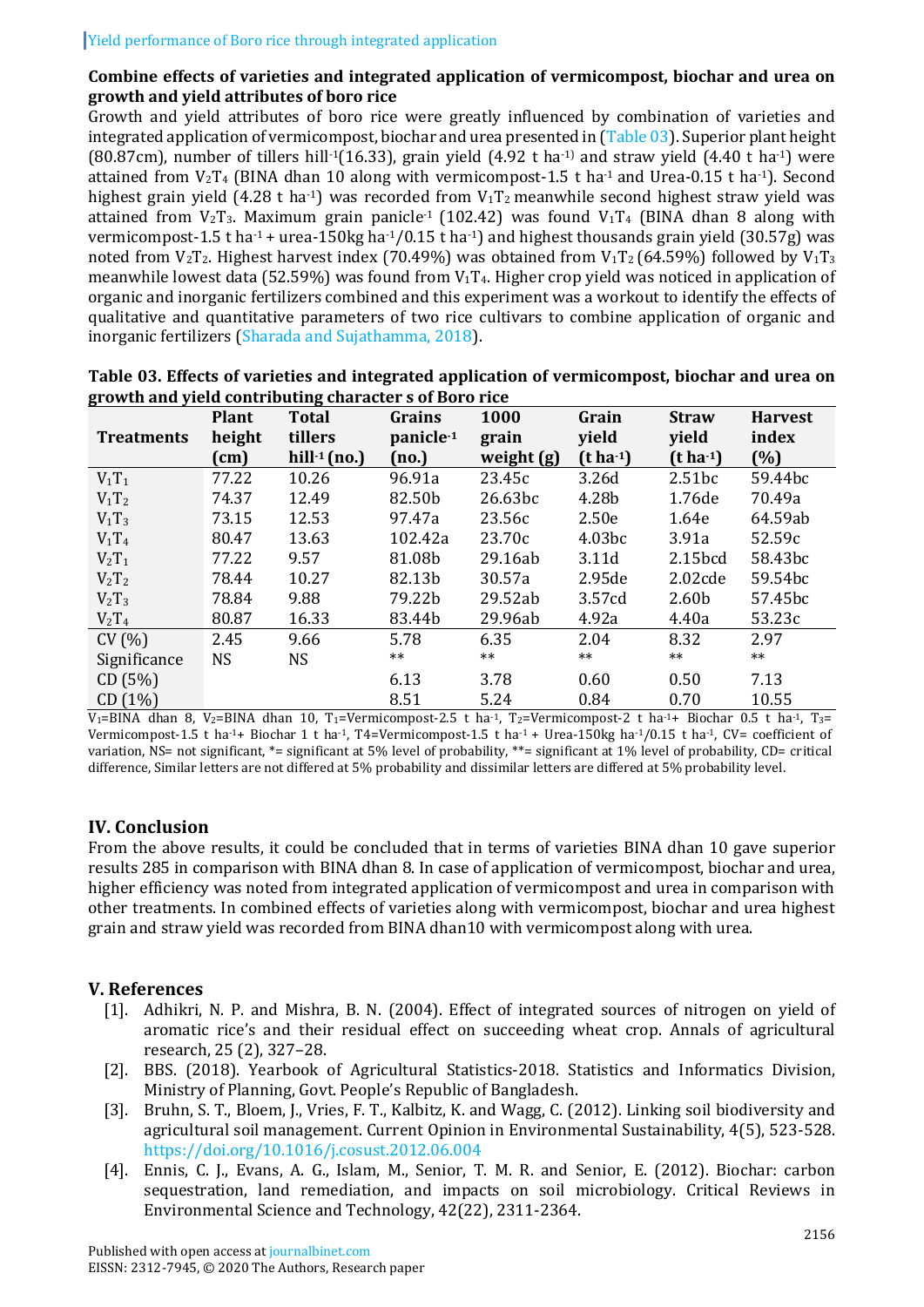### <https://doi.org/10.1080/10643389.2011.574115>

- <span id="page-6-0"></span>[5]. FAOSTAT. (2017). Production of rice, paddy: top 10 producers. Food and agriculture organization of the United Nations.
- <span id="page-6-3"></span>[6]. Foley, J. A., Defries, R., Asner, G. P., Barford, C., Bonan, G., Carpenter, S. R., Chapin, F. S., Coe, M. T., Daily, G. C., Gibbs, H. K., Helkowski, J. H., Holloway, T., Howard, E. A., Kucharuk, C. J., Monfreda, C., Patz, A., Prentice, C., Ramankutty, N. and Snyder, P.K. (2005). Global consequences of land use. Science, 309(5734), 570-574.

<https://doi.org/10.1126/science.1111772>

- <span id="page-6-7"></span>[7]. Hossain, M. M., Sultana, A. and Rahmana, A. H. M. A. (2014). A comparative screening of hybrid, modern varieties and local rice cultivar for brown leaf spot disease susceptibility and yield performance. Archives of Phytopathology and Plant Protection, 47,795–802. [http://dx.doi.org/10.1080 /03235408.2013.822753](http://dx.doi.org/10.1080%20/03235408.2013.822753)
- <span id="page-6-9"></span>[8]. Ibrahim, M. (2008). Response of wheat growth and yield to various levels of compost and organic manure. Pakistan Journal of Botany, 40(5), 2135-2141.
- <span id="page-6-5"></span>[9]. Isa, M., Ghosh, S. C., Asif, A. A., Ahsan, S. M., Akram, S., Shahriyar, S. and Ali, A. (2015). Performances of short growing photo-insensitive rice varieties to evade cyclonic hazard in the coastal region during Aman season. Asian Journal of Medical and Biological Research, 1(2), 304- 315.<https://doi.org/10.3329/ajmbr.v1i2.25626>
- <span id="page-6-11"></span>[10]. Khan, M. U., Qasim, M., Khan, I.U., Qasim, M. and Khan, I.U. (2007). Effect of integrated nutrient management on crop yields in rice-wheat cropping system. Sarhad Journal of Agriculture, 23(4), 1019-1025.
- <span id="page-6-10"></span>[11]. Miller, H. B. (2007). Poultry litter induces tillering in rice. Journal of Sustainable Agriculture, 31,1-12. [https://doi.org/10.1300/J064v31n01\\_12](https://doi.org/10.1300/J064v31n01_12)
- <span id="page-6-8"></span>[12]. Mondal, M. M. A., Islam, A. F. M. and Siddique, M. A. (2005). Performance of 17 modern transplant aman cultivar in the northern region of Bangladesh. Bangladesh Journal of Crop Science, 16, 23– 29.
- <span id="page-6-2"></span>[13]. Pietri, A. J. C. and Brookes, P. C. (2008). Relationships between soil pH and microbial properties in a uk arable soil. Soil biology and biochemistry, 40 (7), 1856–1861. <https://doi.org/10.1016/j.soilbio.2008.03.020>
- <span id="page-6-12"></span>[14]. Rahman, M. S., Islam, M. R., Rahman, M. M. and Hossain, M. I. (2009). Effect of cowdung, poultry manure and urea-N on the yield and nutrient uptake of BBRI Dhan-29. Bangladesh Research Publications Journal, 2(2), 552-558.
- <span id="page-6-1"></span>[15]. Satyanarayana, V., Prasad, P. V. V., Murthy, V. R. K. and Boote, K. J. (2002). Influence of integrated use of farmyard manure and inorganic fertilizers on yield and yield components of irrigated lowland rice. Journal of plant nutrition, 25(10), 2081–2090. https://doi.org/10.1081/pln-120014062
- <span id="page-6-4"></span>[16]. Shamim, M., Uddin, N., Sossain, S. A. L. M., Amin, R., Mete, F. Z. and Hiemstra, T. (2015). Production of biochar for soil application: a comparative study of three kiln models. Pedosphere, 25(5), 696–702. [https://doi.org/10.1016/S1002-0160\(15\)30050-3](https://doi.org/10.1016/S1002-0160(15)30050-3)
- <span id="page-6-13"></span>[17]. Sharada, P. and Sujathamma, P. (2018). Effect of organic and inorganic fertilizers on the quantitative and qualitative parameters of rice (*Oriza sativa* L.) Current agriculture Research, 6(2), 166-174. <https://doi.org/10.12944/CARJ.6.2.05>
- <span id="page-6-6"></span>[18]. Sohel, M. A. T., Siddique, M. A. B., Asaduzzaman, M., Alam, M. N. and Karim, M. M. (2009). Varietal performance of transplant aman rice under different hill densities. Bangladesh Journal of Agricultural Research, 34, 33–39. <https://doi.org/10.3329/bjar.v34i1.5750>

# **HOW TO CITE THIS ARTICLE?**

# **Crossref:** <https://doi.org/10.18801/jbar.260120.263>

# **MLA**

Hossain, B. et al. "Yield performance of Boro Rice through integrated application of vermicompost, biochar and urea". Journal of Bioscience and Agriculture Research, 26(01), (2020): 2151-2158.

#### **APA**

Alvi, A. A., Tumpa, F. A., Hossen, K. and Hossain, B. (2020). Yield performance of Boro Rice through integrated application of vermicompost, biochar and urea. *Journal of Bioscience and Agriculture Research*, 26(01), 2151-2158.